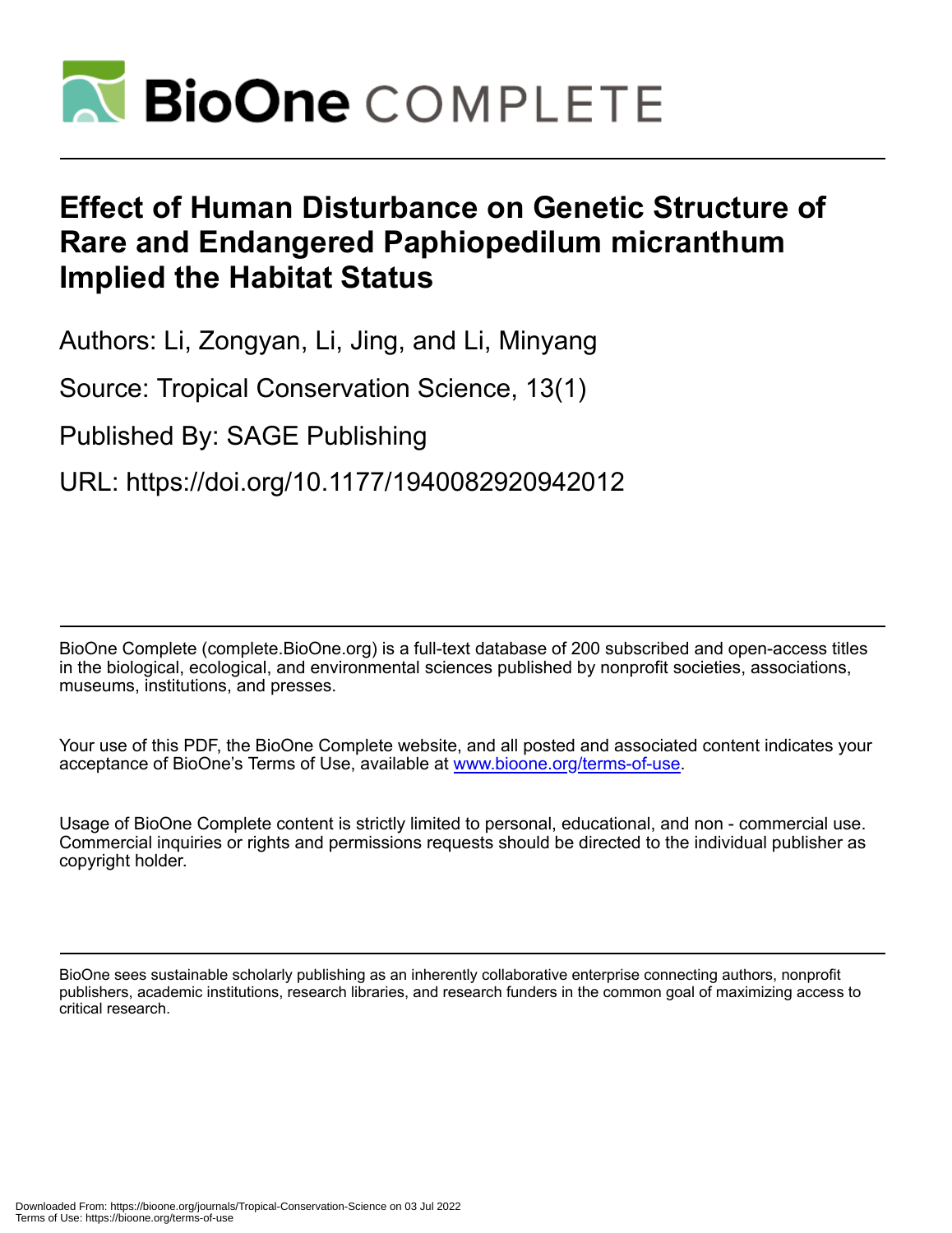# Effect of Human Disturbance on Genetic Structure of Rare and Endangered Paphiopedilum micranthum Implied the Habitat Status

Tropical Conservation Science Volume 13: 1–7 C The Author(s) 2020 Article reuse guidelines: [sagepub.com/journals-permissions](http://us.sagepub.com/en-us/journals-permissions) [DOI: 10.1177/1940082920942012](http://dx.doi.org/10.1177/1940082920942012) <journals.sagepub.com/home/trc>



Zongyan Li<sup>1,2</sup> ®, Jing Li<sup>1</sup>, and Minyang Li<sup>3</sup>

#### Abstract

Seven populations of Paphiopedilum micranthum from Southeast China were used to assess the influence of human disturbance on genetic structure through analysis with sequence-related amplified polymorphism technology. The results indicated that there was high genetic diversity at species level ( $p = 81.25$ %;  $l = 0.3709$ ) and a significantly higher differentiation level compared to that those of other outcrossing orchid species, and that moderately disturbed populations sustained higher genetic diversity indexes than the natural populations. This study revealed that human disturbance and population size did not significantly affect the populations' genetic diversity but aggravated their differentiation. This may suggest that the habitat had a much greater influence on genetic variation.

### Keywords

Paphiopedilum micranthum, genetic diversity, genetic differentiation, human disturbance, habitat status

## Introduction

The genus Paphiopedilum is currently listed as one of the most endangered categories in the Orchidaceae family due to its unsustainable collection and discontinuous distribution in the tropical and subtropical regions of Asia (Cribb, 1998). Paphiopedilum micranthum is only found in the karst area of southeast Yunnan, southwest Guizhou, northern and western Guanxi in China, and northern Vietnam (Chen, 1999). It is listed as first-class protected plant and was forbidden to be sold according to the Convention on International Trade in Endangered Species of Wild Fauna and Flora (Cribb, 1998).

Previous studies had focused on pollination-related biological characteristics, plant geography and evolution (Banziger, 1994; Cribb et al., 2002; Ma et al., 2016). A preliminary study showed that the species had low genetic diversity at population level, whereas it had a significantly high population differentiation level (Li et al., 2002). Disturbance regimes are increasingly recognized as drivers of changing biodiversity patterns that cause temporally fluctuations in the distributions and the abundances of species (Davies et al., 2016).

Anthropogenic disturbance could have a complicated influence on the population structure (Banks et al., 2013). Some evidence has indicated that disturbance at different scales could trigger genetic degradation within populations (Soares et al., 2019). Population diversity, especially for the rare and endangered species, is easily affected by the timing, frequency, and intensity of disturbance (Babai & Molnar, 2014; Nakahama et al., 2016). The genotypic diversity of Populus tremuloides is related to the intensity of disturbance in North

<sup>3</sup>College of Horticulture and Landscape Architecture, Southwest University, Chongqing, People's Republic of China

Received 6 November 2019; Accepted 23 June 2020

#### Corresponding Author:

Zongyan Li, Southwest Forestry University, Bailong Road 300, Kunming, Yunnan 650224, People's Republic of China. Email: [lizyan74@sina.com](mailto:lizyan74@sina.com)

Creative Commons Non Commercial CC BY-NC: This article is distributed under the terms of the Creative Commons Attribution- $\bigcirc$   $\bigcirc$   $\bigcirc$ NonCommercial 4.0 License (https://creativecommons.org/licenses/by-nc/4.0/) which permits non-commercial use, reproduction and distribution of the work without further permission provided the original work is attributed as specified on the SAGE and Open Access pages (https://us.sagepub.com/en-

<sup>1</sup> Southwest Landscape Engineering Technology Institute of State Forestry Bureau, Southwest Forestry University, Kunming, People's Republic of China

<sup>&</sup>lt;sup>2</sup> Functional Flower Center, Southwest Forestry University, Kunming, People's Republic of China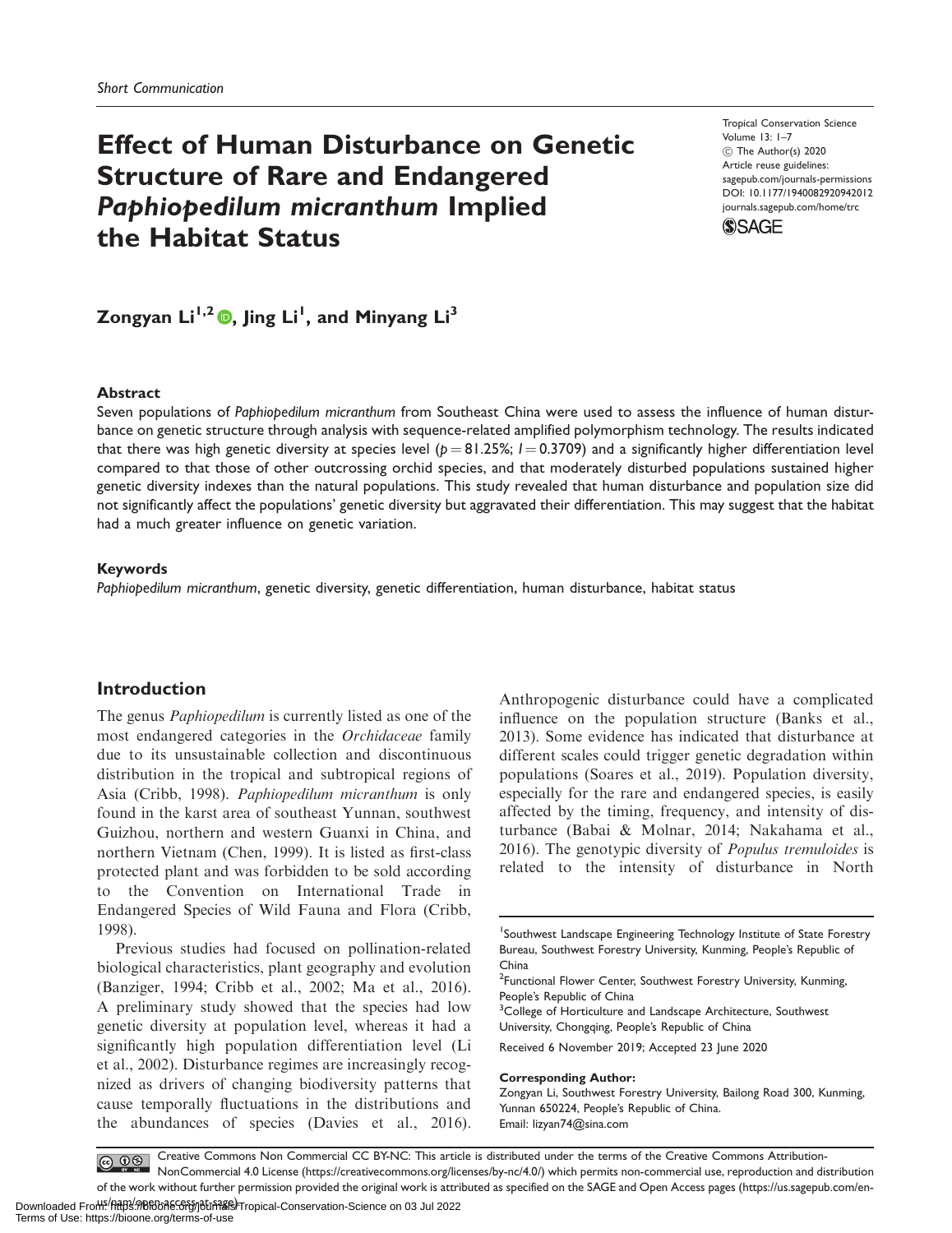American boreal forests (Latutrie et al., 2019). Generally , intermediate levels of disturbance improve the genetic diversity of clone plants, providing greater recruitment of new genes into the population (McMahon et al., 2017). However, Tunaitien et al. (2017) found that population diversity parameters of Erigeron annuus did not significantly differ between stable habitats and disturbed regions. A recent meta-analysis based on 92 case studies revealed that anthropogenic disturbance had a negative effect on allelic richness, but not on genetic diversity (Gonzalez et al., 2019). Regarding the correlation between disturbance and genetic structure, some reported that the environmental disturbance variables at different scales were not associated with the spatial genetic structure or genetic divergence in palm populations (Soares et al., 2019).

The limestone area in southeastern Yunnan is thought to be the origin and evolutionary center as well as the largest trading center of P. micranthum in the world (Luo et al., 2003). However, few studies are available that show the genetic structure, especially in the region with overcollection. Consequently, there is no information on the impacts of human disturbance on the genetic structure of P. micranthum.

Sequence-related amplified polymorphism technology has been used as successful molecular markers for detecting a population's genetic structure (Babaei et al., 2014). The objective of this study was to assess the influence of human disturbance on genetic structure of seven populations of P. micranthum to promote a better environmental strategy.

## Methods

According to the frequency and intensity of seedling collection in observed field sites, human disturbance was categorized into three levels: natural (no disturbance), light and moderate. It could be defined as light when overall picking for blooming individuals occasionally happened, and moderate disturbance was identified when the same collection continuously occurred about once per year. In total, 167 seedlings of seven populations were drawn randomly from P. micranthum collection areas in three counties (Wenshan, Maguan, and Malipo) of Southeast Yunnan, China, representing two natural populations (WSDZ and MLPTB), two light disturbance populations (WSXBZ and MGGLQ), and three moderate disturbance populations (WSYLJ, MGJHQ, and MGMG) respectively. The relative information was shown in Table 1. The geographical locations of the seven populations were showed separately in the State map and the map of China (Figure 1). The sampling-distance of individuals was more than 2 m away from each other to avoid clonal specimens. A field survey was conducted on the habitat types of the individuals including the herbaceous companion species.

Genomic DNA was extracted from the powdered tissue using a modified cetyltrimethyl ammonium bromide method (Doyle & Doyle, 1987). The DNA quantify was examined by a 0.8% agarose gel electrophoresis.

Primers were selected for further analysis provided that the reproducible and unambiguous bands could be produced. The sequences of ten sequence-related amplified polymorphism primer combinations were referred to Li and Quiros (2001), Ferriol et al. (2003), and Zhang et al. (2008), and the amplified results were listed in Table 2. All primers were synthesized by Shanghai Sangon Biological Engineering Technology and Service Co., Ltd.

Polymerase chain reaction (PCR) amplification was performed with a  $20 \mu l$  reaction mixture containing 100 ng of template DNA,  $1.5 \text{ mM of MgCl}_2$ ,  $0.3 \text{ mM of}$ each dNTP,  $0.5 \mu M$  of each primer, and  $1.5 U$  of Taq DNA polymerase with Eppendorf Master cycler Gradient PCR (Eppendorf Corp., Hamburg, Germany). The reaction procedure was referred to Ferriol et al. (2003). The PCR products were separated with 6% denaturing polyacrylamide gels using a 50 bp

Table 1. Information of Collection Site of P. micranthum Populations.

| Code           | <b>NS</b> | Disturbance levels | Na          | <b>Ne</b> | Н     |       | PPB $(%)$ |
|----------------|-----------|--------------------|-------------|-----------|-------|-------|-----------|
| <b>MGMG</b>    | 23        | Intermediate       | 1.344       | 1.198     | 0.116 | 0.175 | 34.38     |
| <b>MGJHQ</b>   | 20        | Intermediate       | .462        | 1.276     | 0.161 | 0.240 | 46.18     |
| <b>MGGLO</b>   | 30        | Light              | 1.507       | 1.287     | 0.169 | 0.254 | 50.69     |
| <b>WSDZ</b>    | 25        | Natural            | 1.507       | 1.239     | 0.146 | 0.225 | 50.69     |
| <b>WSYLJ</b>   | 19        | Intermediate       | 1.538       | 1.290     | 0.174 | 0.263 | 53.82     |
| <b>WSXBZ</b>   | 19        | Light              | <b>.469</b> | 1.260     | 0.155 | 0.234 | 46.88     |
| <b>MLPTB</b>   | 31        | Natural            | 1.528       | 1.278     | 0.166 | 0.252 | 52.78     |
| Population     |           |                    | l.479       | 1.261     | 0.155 | 0.235 | 47.92     |
| <b>Species</b> |           |                    | 1.813       | 1.403     | 0.242 | 0.371 | 81.25     |

Note. Code presented seven different geographical populations. MGMG = MaguanMagu; MGJHQ = MaguanJiahanqing; MGGLQ = MaguanGulinqing; WSDZ = WenshanDouzui; WSYLJ = WenshanYanliujin; WSXBZ = WenshanXiaobazi; WSTB = MalipoTianba; NS = number of samples. Na = Observed number of alleles; Ne = Effective number of alleles;  $H =$  Nei gene diversity;  $I =$  Shannon's information index;  $PPB =$  the percentage of polymorphic band.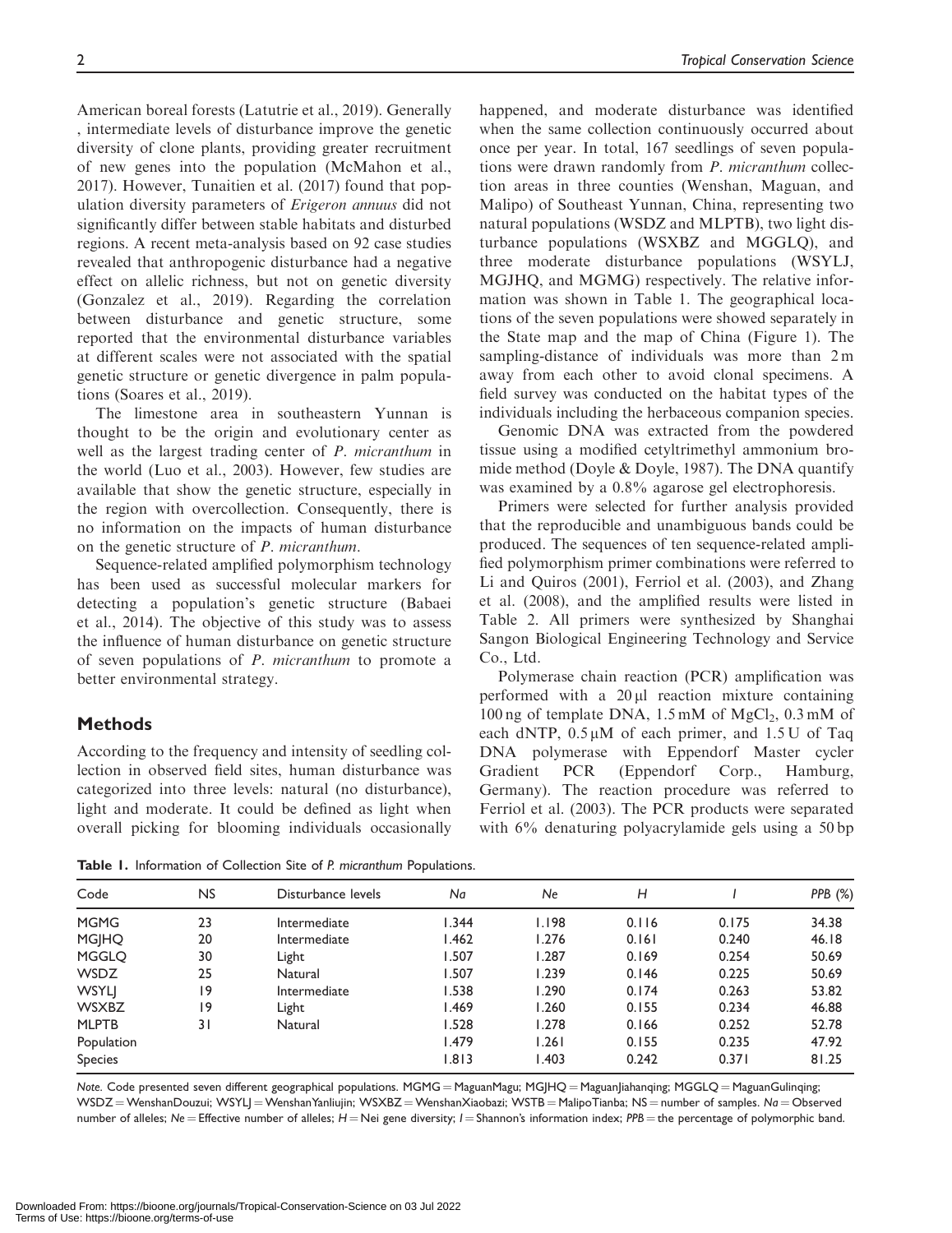

Figure 1. Map Showing the Geographical Distribution of P. micranthum Populations in Southeast Yunnan of China. Green, yellow, and orange area represent Wenshan, Malipo, and Maguan county, respectively. Red dots are all populations sites in Yunnan province recorded in historical documents. White dots mean seven sampled populations. Red square shows the location of sampled counties in China map.

Table 2. Sequence-Related Amplified Polymorphism Primer Sequences Used in Genetic Diversity Analysis and Amplified Results of P. micranthum.

| Code                                                                  | Forward primer $(5' - 3')$                                                                                                                                           | Code                                                                              | Reverse primer $(5' - 3')$                                                                                                                                                                       | Primer combination                                                                                                         | Total bands                                                          | POL bands                                                            | PPB $(\%)$                                                                    |
|-----------------------------------------------------------------------|----------------------------------------------------------------------------------------------------------------------------------------------------------------------|-----------------------------------------------------------------------------------|--------------------------------------------------------------------------------------------------------------------------------------------------------------------------------------------------|----------------------------------------------------------------------------------------------------------------------------|----------------------------------------------------------------------|----------------------------------------------------------------------|-------------------------------------------------------------------------------|
| mel<br>me2<br>me <sub>3</sub><br>me4<br>me5<br>ME <sub>6</sub><br>ME7 | TGAGTCCAAACCGGATA<br>TGACTCCAAACCGGAGC<br>TGAGTCCAAACCGGAAT<br><b>TGACTCCAAACCGGACC</b><br>TGACTCCAAACCGGAAG<br><b>TGAGTCCTTTCCGGTAA</b><br><b>TGAGTCCTTTCCGGTCC</b> | eml<br>em <sub>3</sub><br>em4<br>Em9<br>EM <sub>2</sub><br>EM3<br>EM <sub>5</sub> | <b>GACTGCGTACGAATTAAT</b><br><b>GACTGCGTACGAATTGAC</b><br><b>GACTGCGTACGAATTTGA</b><br>AGGCGGTTGTCAATTGAC<br><b>ACTGCGTACGAATTCTGC</b><br><b>ACTGCGTACGAATTCGAC</b><br><b>ACTGCGTACGAATTCAAC</b> | $me$ I/em4<br>mel/EM5<br>me $2$ /em $\vert$<br>me3/Fm9<br>$me4$ /FM3<br>me4/em3<br>me5/em3<br><b>ME6/ EM2</b><br>ME7/ em l | 30.0<br>37.0<br>36.0<br>33.0<br>30.0<br>20.0<br>24.0<br>22.0<br>34.0 | 20.0<br>31.0<br>31.0<br>32.0<br>24.0<br>16.0<br>17.0<br>19.0<br>26.0 | 66.67<br>83.78<br>86.11<br>96.97<br>80.00<br>80.00<br>70.83<br>86.36<br>76.47 |
|                                                                       |                                                                                                                                                                      |                                                                                   |                                                                                                                                                                                                  | ME7/EM2<br>Total                                                                                                           | 22.0<br>288                                                          | 18.0<br>234                                                          | 81.81<br>81.25                                                                |

Note. Pol bands = polymorphic bands;  $PPB$  = the percentage of polymorphic band; POL = polymorphic band.

DNA ladder standard (Promega Corp., Wisconsin, United States) as the reference and were visualized by silver staining.

The DNA band was numbered as *present* (1) or *absent* (0) for each primer pair. All genetic parameters were calculated by using POPGENE 32 (version 1.32), including Observed number of alleles  $(Na)$ , Effective number of alleles  $(Ne)$ , Shannon's information index  $(I)$ , Nei's genetic distances, Coefficient of gene differentiation (Gst), Percentage of polymorphic band (PPB), and Gene flow (Nm) (Nei, 1973). The analysis of molecular variance and Mantel test were estimated by GenALEX software (Peakall & Smouse, 2006). Spearman correlation coefficient  $(x)$  was performed to analyze the influence of human disturbance on five geneticdiversity indexes based on SPSS 17.0 software (Statistical Program for Social Sciences, SPSS Inc., United States).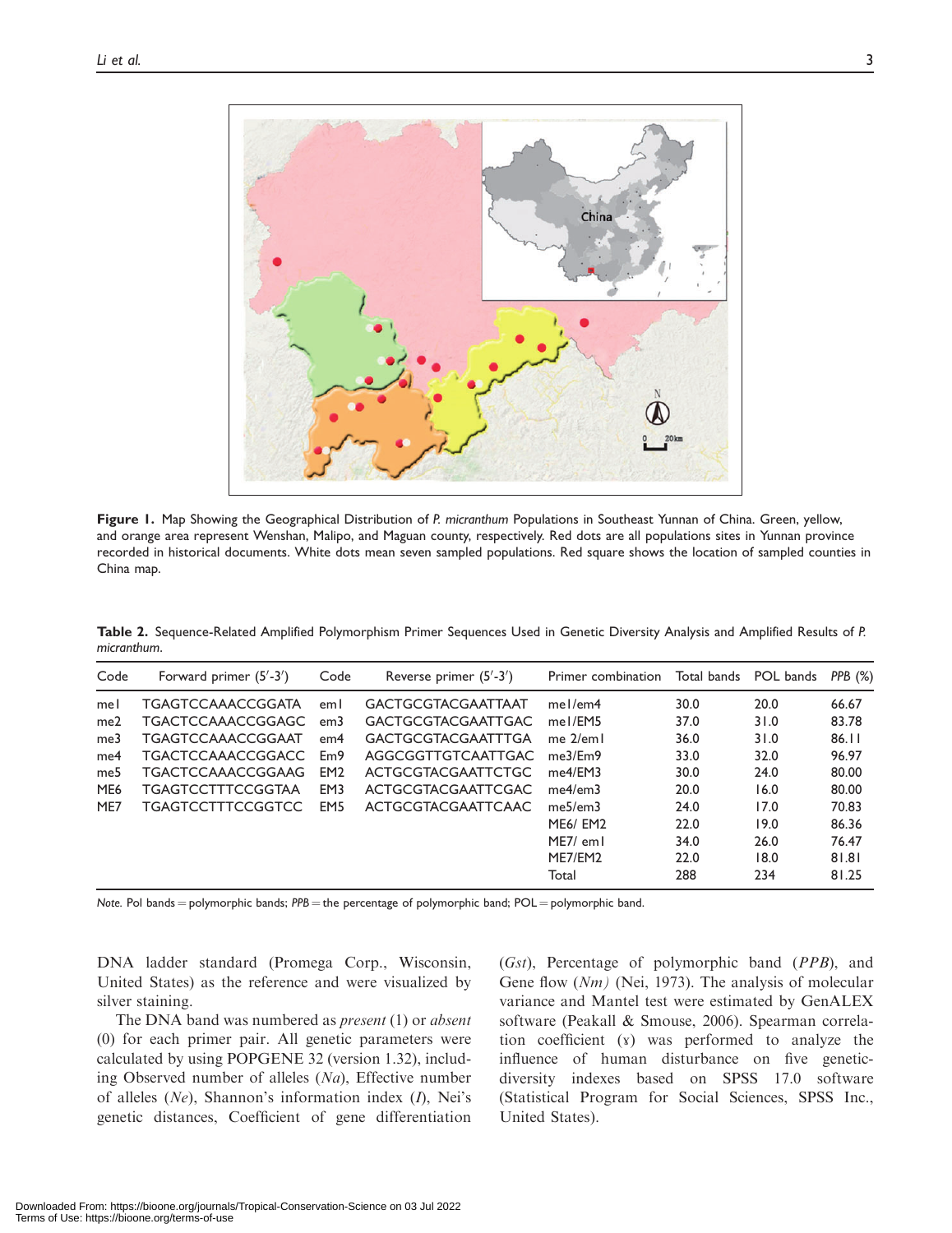| Item               | Samples size | <b>Disturbance</b> | Na                  | Ne                  | Н                 |                      | <b>PPB</b>          |
|--------------------|--------------|--------------------|---------------------|---------------------|-------------------|----------------------|---------------------|
| Samples size       |              | $-.639$            | 164.                |                     | 0                 |                      | $-.164$             |
| <b>Disturbance</b> | $-.639$      |                    | $-.381$             | .076                | .076              | .076                 | $-.381$             |
| Na                 | .164         | $-.381$            |                     | .757 <sup>a</sup>   | .757 <sup>a</sup> | .757 <sup>a</sup>    | 1.000 <sup>t</sup>  |
| Ne                 | 0            | .076               | $.757$ <sup>a</sup> |                     | .000 <sup>b</sup> | $1.000^{\mathrm{b}}$ | $.757$ <sup>a</sup> |
| H                  | 0            | .076               | $.757$ <sup>a</sup> | 1.000 <sup>b</sup>  |                   | 1.000 <sup>b</sup>   | .757 <sup>a</sup>   |
|                    | 0            | .076               | .757 <sup>a</sup>   | 1.000 <sup>b</sup>  | .000 <sup>b</sup> |                      | .757 <sup>a</sup>   |
| PPB                | .164         | $-.381$            | 1.000 <sup>b</sup>  | $.757$ <sup>a</sup> | $.757^{\circ}$    | $.757$ <sup>a</sup>  |                     |

Table 3. The Correlation Based on Effect of Disturbance Level and Population Size on Diversity Parameters Revealed by Spearman Coefficients.

Note. Any two of parameters showed a significant or extremely significant correlation with each other. Na = observed number of alleles; Ne = effective number of alleles;  $H =$  Nei gene diversity;  $I =$  Shannon's information index;  $PPB =$  the percentage of polymorphic band.

<sup>a</sup>Correlation is significant at the .05 level (two-tailed).

<sup>b</sup>Correlation is significant at the .01 level (two-tailed).

# Results

## Divergent karst habitats of P. micranthum

P. micranthum was generally distributed in the subtropical secondary evergreen broad-leaved forests or shrubs from the upper areas to the summit of the northern slope of the limestone mountains. According to its diverse habitats, the species could be classified terrestrial (scattered in litter layers under trees or shrubs), epiphytic, or hemi-epiphytic (growing on eolian deposits on rocks or in rock cracks). Moreover, the individuals were often accompanied by other orchids and mosses in the halfshady partially shaded and moist environment, where the orchid species richness was high, and included genera such as Pholidota, Coelogyne, Panisea, Bulbophyllum, and Anoectochilus.

## Genetic diversity at population level

The highest values of PPB and Nei's genetic diversity  $(H)$  were observed in population WSYLJ with 53.82% and 0.1735, respectively (Table 1). Compared with the five diversity indexes, there was little difference between the natural populations and lightly disturbed populations. However, moderate disturbance had a complicated effect on the genetic diversity. Population WSYLJ maintained higher genetic diversity than the two natural Populations (WSDZ and MLPTB) despite its smaller size. Conversely, another intermediate disturbance population, MGMG had lower genetic diversity than the other six populations. The results also revealed that it maintained a higher level of genetic diversity at species level ( $PPB = 81.25$ ;  $I = 0.371$ ;  $H = 0.242$ ).

# Significant correlations between disturbance level and genetic diversity

The Spearman coefficient (x) from SPSS analysis indicated that the disturbance level showed a changeable correlation with five genetic diversity parameters varying from -0.381 to 0.076, and that the population size had a nonlinear impact on them with *x* values ranging from -0.164 to 0.164. However, none of the disturbance levels had a significant correlation with any of five diversity indexes (Table 3).

# Genetic differentiation among seven populations

The analysis of molecular variance further revealed that 33.73% of the total genetic variation was at the population level (Table 4.). The coefficient of gene differentiation (Gst) showed that approximately 64.32% of the genetic variation came from individuals within the populations. Both revealed that there was significant genetic differentiation among populations.

The smallest genetic distance among the seven populations was between WSDZ and WSYLJ, and the largest one was found between WSXBZ and MGMG varying from 0.066 to 0.192. The Mantel test showed that there was no significantly positive correlation between the phylogenetic relationship and geographical distance  $(r = .299, p = .188 < .01).$ 

# **Discussion**

In summary, the population genetic structure and its variation mainly depended on the breeding and mating system, life history, natural selection, human disturbance, gene flow, and genetic drift (Ge, 1997; Meffe & Carroll, 1997). Outcrossing species and those with long life spans tend to be more genetically diverse and have less genetic differentiation among their populations (Hilde & Lgor, 2000). The high genetic diversity at species level of P. micranthum was partly determined by its mating system and long-life history. Similar results have been found for Cymbidium goeringii and Phragmipedium longifolium (Chung et al., 2014; Melania et al., 2010). In addition, natural selection and human disturbance were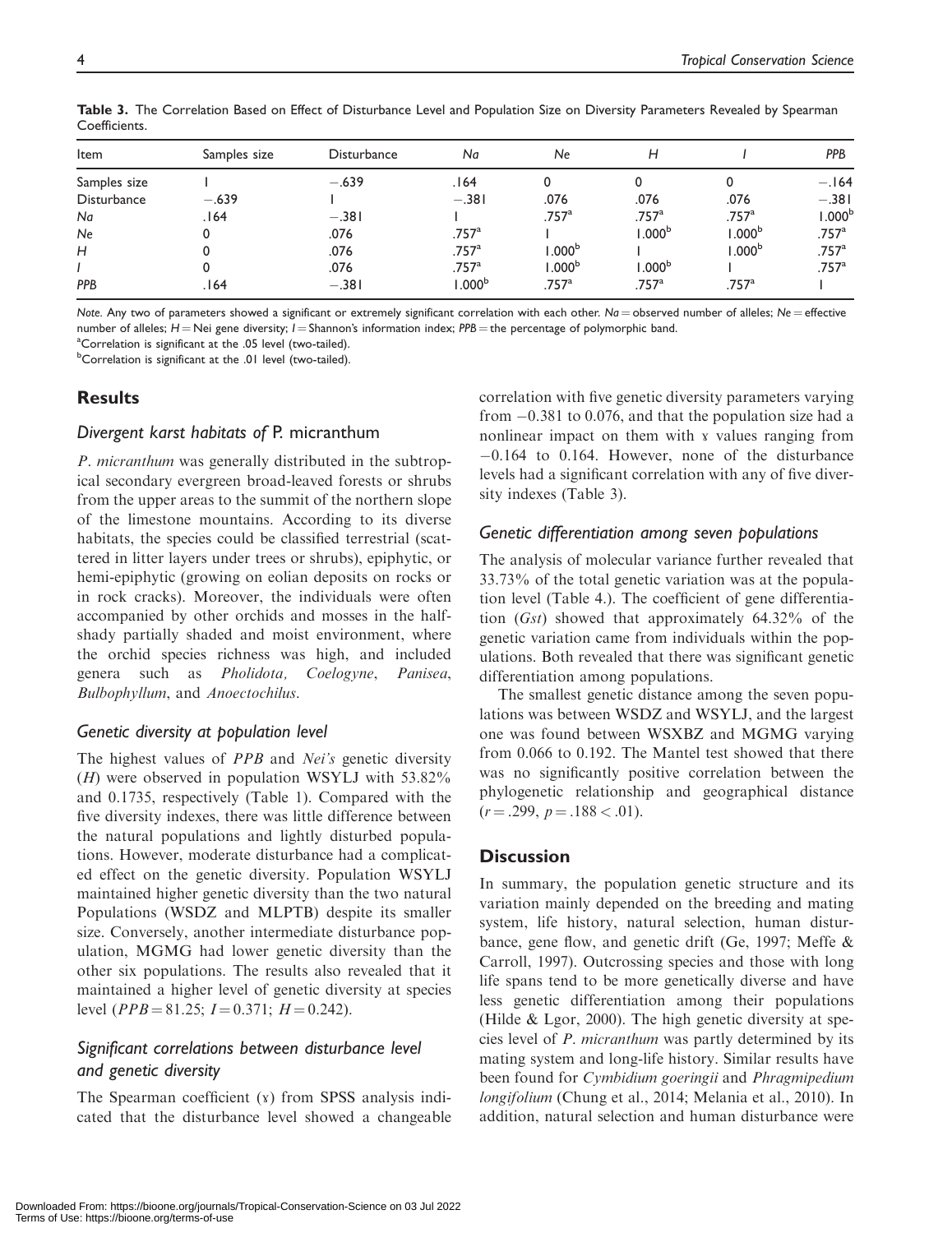| Source                    | Df  | SS                     | MS                | Est. Var.        | Per. Var. (%)  |                   |
|---------------------------|-----|------------------------|-------------------|------------------|----------------|-------------------|
| Among pops<br>Within pops | 160 | 2,151.908<br>4,392.332 | 358.651<br>27.452 | 13.972<br>27.452 | 33.73<br>66.27 | < 0.01<br>< 0.001 |
| Total                     | 166 | 6,544.240              |                   | 41.424           | 100            |                   |

Table 4. Analyses of Molecular Variance at Different Hierarchical Level Based on Sequence-Related Amplified Polymorphism.

Note.  $df =$  degrees of freedom; SS = sum of squares; MS = mean square error; Est. Var. = estimated variance; Per. Var. = percentage of variance; p: probability.

two of prominent and extrinsic factors that affected population genetic structure.

Currently, the influence of disturbance on genetic structure is increasingly controversial in population ecology (Banks et al., 2013). Human disturbance is generally thought to be the most important factor threatening population genetic variation. Disturbance regimes could aggravate habitat fragmentation, influencing seed dispersal and accelerating the natural selection process (Fant et al., 2016). Theoretically, declining population size and habitat fragmentation could result in a loss of genetic diversity and genetic differentiation due to a limited gene flow, especially for in narrowly distributed populations (Reusch et al., 2005). Conversely, others have argued that disturbance is taken as a driver of biodiversity patterns (Fajardo et al., 2016). Disturbance on tundra was beneficial for separating willow clones and improving sexual recruitment, which caused higher levels of population genetic diversity (Huebner et al., 2019). Environmental disturbance might affect some parameters of population genetic diversity, such as the fixation index, and the number of alleles (Soares et al., 2019).

In this study, moderate disturbance had different effects on the population genetic diversity of P. micranthum. One population (WSYLJ) maintained the highest level of genetic diversity, but the other (MGMG) had the lowest level in all populations. P. micranthum is known to propagate both sexually and vegetatively, forming clonal groups to enlarge the population size. Sexual recruitment and low clone expansion will help to improve population genetic diversity. Therefore, a population with a large size does not indicate high genetic diversity. This was proven by Erichsen's finding that in the exhaustively sampled populations, the genetic diversity index could not reach a maximum value because the recruitment strategies included both sexual and clonal individuals (Erichsen et al., 2019). Sexual propagation of orchids depends on the amounts of seeds that can be stored in the soil and maintain higher viability for long periods. The reason for the high genetic diversity in P. micranthum populations immediately after disturbance presumably resulted from the lack of a decrease in sexual recruitment because of the previously stored seedbank. This result suggested that a reduction in the seedbank output due to unsustainable collection would not appear in the short term. Some studies have reported

that population genetic diversity has a delayed response to recent anthropogenic disturbance, especially for some perennial plants (Aavik et al., 2019).

More evidence proved that biotic disturbance had little influence on the genetic diversity of clonal populations' genetic diversity. When the population diversity of Elytrigia atherica subjected to two management regimes (under gazed and undisturbed environments) were compared, no distinct difference was found (Veeneklaas et al., 2011).

However, human disturbance would inevitably lead to a greater population differentiation among many species, such as Phragmites australis and Prosopis alba (Bessega et al., 2016; Fant et al., 2016).

The complex responses to habitat disturbance were closely related to the plants' life-span, mating system and life-form. Long-lived trees and self-incompatible species were more susceptible to a changing habitat (Gonzalez et al., 2019).

Adaptive evolution and neutral evolution are generally regarded as two important sources of gene variation. Generally speaking, the habitat is one of most important evolutionary force. The influence of disturbance on genetic structure results from the imposed environmental and demographic changes, which are closely related to the species responses to habitat suitability, leading to accelerate its evolutional process (Banks et al., 2013). Therefore, some presumed that genetic differentiation could be associated with founder effects or different selection pressures under disturbed habitats (Tunaitien et al., 2017). The population structure of Ranunculus ficaria under heterogenic habitats provides a good example of the impact of selection pressure. Higher population diversity was found in disturbed meadow plots than in disturbed forestry (Reisch & Scheitler, 2009).

The present correlation analysis revealed that moderate disturbance did not cause a serious decline in the genetic diversity of P. micranthum. Soares et al. (2019) found that disturbance was not always associated with population spatial genetic structure or genetic divergence. The results of this study were basically consistent with Soares' finding. Whereas P. micranthum maintained a significantly higher differentiation level  $(G<sub>st</sub> = 0.357)$ than that of three populations  $(Gst = 0.203)$  in Guizhou (Li et al., 2002). Theoretically, the average genetic differentiation coefficient (Gst) of outcrossing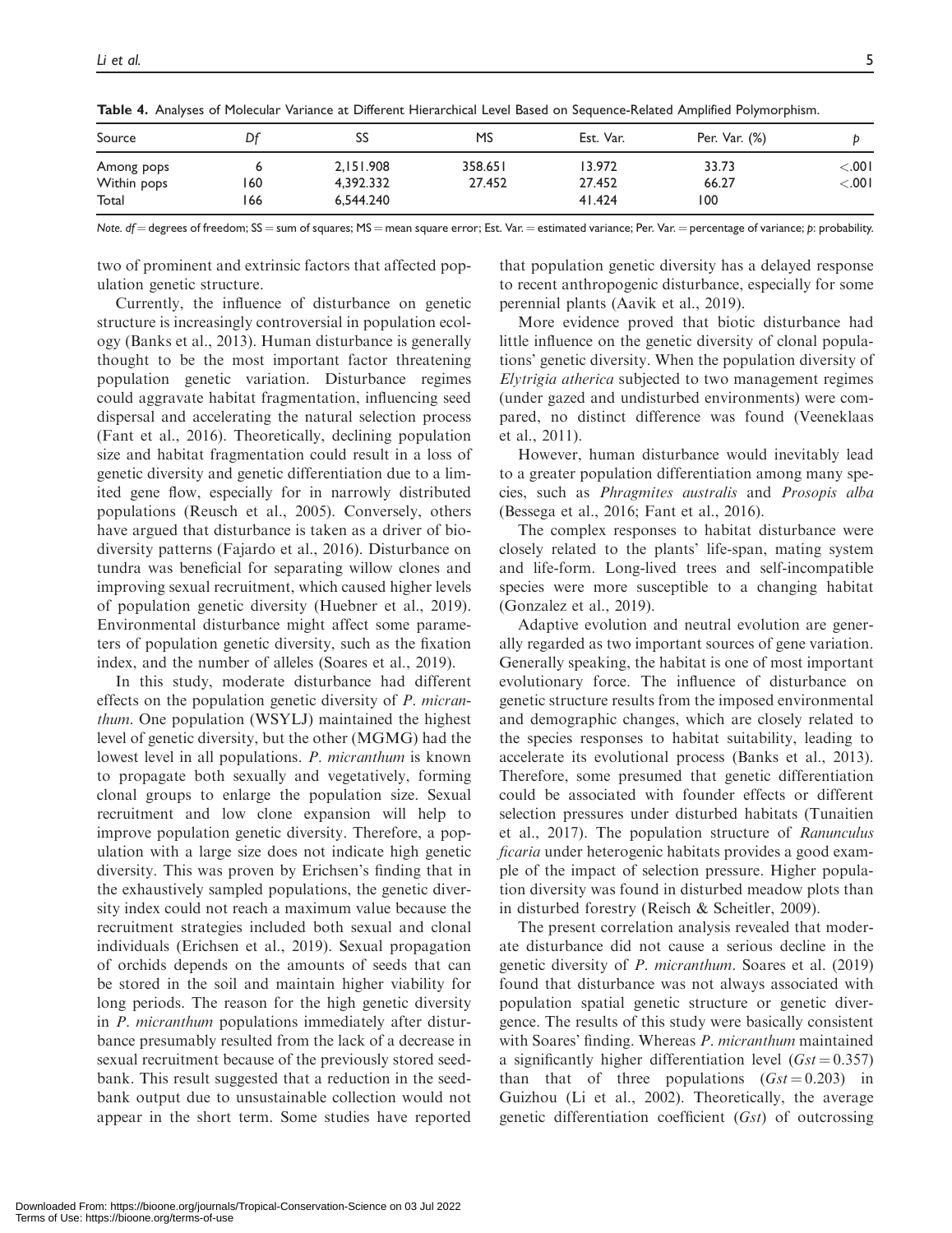populations could reach 0.23 (Hilde & Lgor, 2000). We speculated that this apparent differentiation could be attributed to the selection pressure caused by human disturbance and habitat heterogeneity. First of all, natural selection would lead to adaptive evolution to increase genetic differentiation. Because of its unique biological characteristics, P. micranthum relies on root symbiotic fungi to provide it with sufficient mineral nutrients. This helped it develop strict habitat selectivity, which could grow under partially shaded, wet environments with full litter layers to form various ecotypes, such as terrestrial, epiphytic, and hemiepiphytic. Second, environmental changes caused by human disturbance would shape the divergence of selective evolution. Simultaneously, the community structure and habitat had great influences on demographics and seed dispersal. The gene flow is usually classified as high level  $(Nm \ge 1.0)$ , moderate level  $(0.99 \ge Nm \ge 0.25)$ , and low level  $(Nm < 0.25)$  based on the parameter scale (Govindaraju, 1988). The limited gene flow  $(Nm = 0.902)$  among seven populations might be that the abusive collection unavoidably caused habitat destruction and fragmentation, which lowered the level of gene flow and aggravated population differentiation. In addition, the Mantel test implied that genetic drift should be responsible for the high genetic differentiation.

## Implications for Conservation

Therefore, the above mentioned analyses demonstrated that the habitat was the main factor that led to high genetic differentiation. This research provided insight into the effect of disturbance on population genetic structure in clonal plants distributed in karst heterogenic habitats. The results informed species conservation to a certain degree. Avoiding high genetic differentiation among populations of P. micranthum should be focused on methods for restoring the ecological status as soon as possible. In situ conservation could not only prevent the habitat from further fragmentation, but also benefit the relevant fungi and pollinators. The unsustainable collection of P. micranthum resources should be strictly forbidden especially during the blooming period, to promote higher gene flow.

### Acknowledgments

The authors thank Dr. Linsen Zhao of Southwest Forestry University and Dr. Tian Li of Chinese Academy of Agricultural Science for valuable suggestions and critical reading of the manuscript. The authors also thank anonymous reviewers for comments on the manuscript.

#### Declaration of Conflicting Interests

The author(s) declared no potential conflicts of interests with respect to the research, authorship, and/or publication of this article.

### Funding

The author(s) disclosed receipt of the following financial support for the research, authorship, and/or publication of this article: This project was financially supported by Efficient Breeding Technology and Cultivar Innovation of Orchid (2019YFD100110003).

## ORCID iD

Zongyan Li **D** <https://orcid.org/0000-0001-5435-5569>

### References

- Aavik, T., Thetloff, M., Trager, S., Hernandez-Agramonte, I. M., Reinula, I., & Partel, M. (2019). Delayed and immediate effects of habitat loss on the genetic diversity of the grassland plant Trifolium montanum. Biodiversity and Conservation, 28(12), 3299–3319. [https://doi.org/10.1007/](https://doi.org/10.1007/s10531-019-01822-8, 2019) [s10531-019-01822-8, 2019](https://doi.org/10.1007/s10531-019-01822-8, 2019)
- Babaei, S., Talebi, M., Bahar, M., & Zeinali, H. (2014). Analysis of genetic diversity among Saffron (Crocus sativus) accessions from different regions of Iran as reveal by SRAP markers. Scientia Horticulturae, 171, 27–31.
- Babai, D., & Molnar, Z. (2014). Small-scale traditional management of highly species-rich grasslands in the Carpathians. Agriculture, Ecosystem and Environment, 182, 123–130.
- Banks, S. C., Cary, G. J., Smith, A. L., Davies, I. D., Driscoll, D. A., Gill, A. M., Lindenmayer, D. B., & Peakall, R. (2013). How does ecological disturbance influence genetic diversity? Trends in Ecology & Evolution, 28(11), 670–679.
- Banziger, H. (1994). Studies on the natural pollination of three species of wild lady-slipper orchids (Paphiopedilum) in Southeast Asia. In A. Pridgeon (Ed.), Proceedings of the 14th world orchid conference (pp. 201–202). Edinburgh: HMSO.
- Bessega, C., Pometti, C. L., Ewens, M., Saidman, B. O., & Vilardi, J. C. (2016). Fine-scale spatial genetic structure analysis in two Argentine populations of Prosopis alba (Mimosoideae) with different levels of ecological disturbance. European Journal of Forest Research, 135, 495–505.
- Chen, S. C. (1999). Paphiopedilum. In K. Y. Lang, S. C. Chen, Z. H. Tsi, & Y. B. Luo (Eds.), Flora Reipublicae Popularis Sinicae Tomus 17 (pp. 52–72). Science Press.
- Chung, M. Y., Nason, J. D., Lopez-Pujol, J., Yamashiro, T., Yang, B. Y., Luo, Y. B., & Chung, M. G. (2014). Genetic consequences of fragmentation on populations of the terrestrial orchid Cymbidium goeringii. Biological Conservation, 170(1), 222–231.
- Cribb, P. (1998). The genus Paphiopedilum [M] (pp. 48-279). Borneo: Natural history Publication.
- Cribb, P., Luo, Y. B., & Siu, G. (2002). Paphiopedilum micranthum in Northeast Guizhou, a significant range extension. Orchid Review, 110, 40–43.